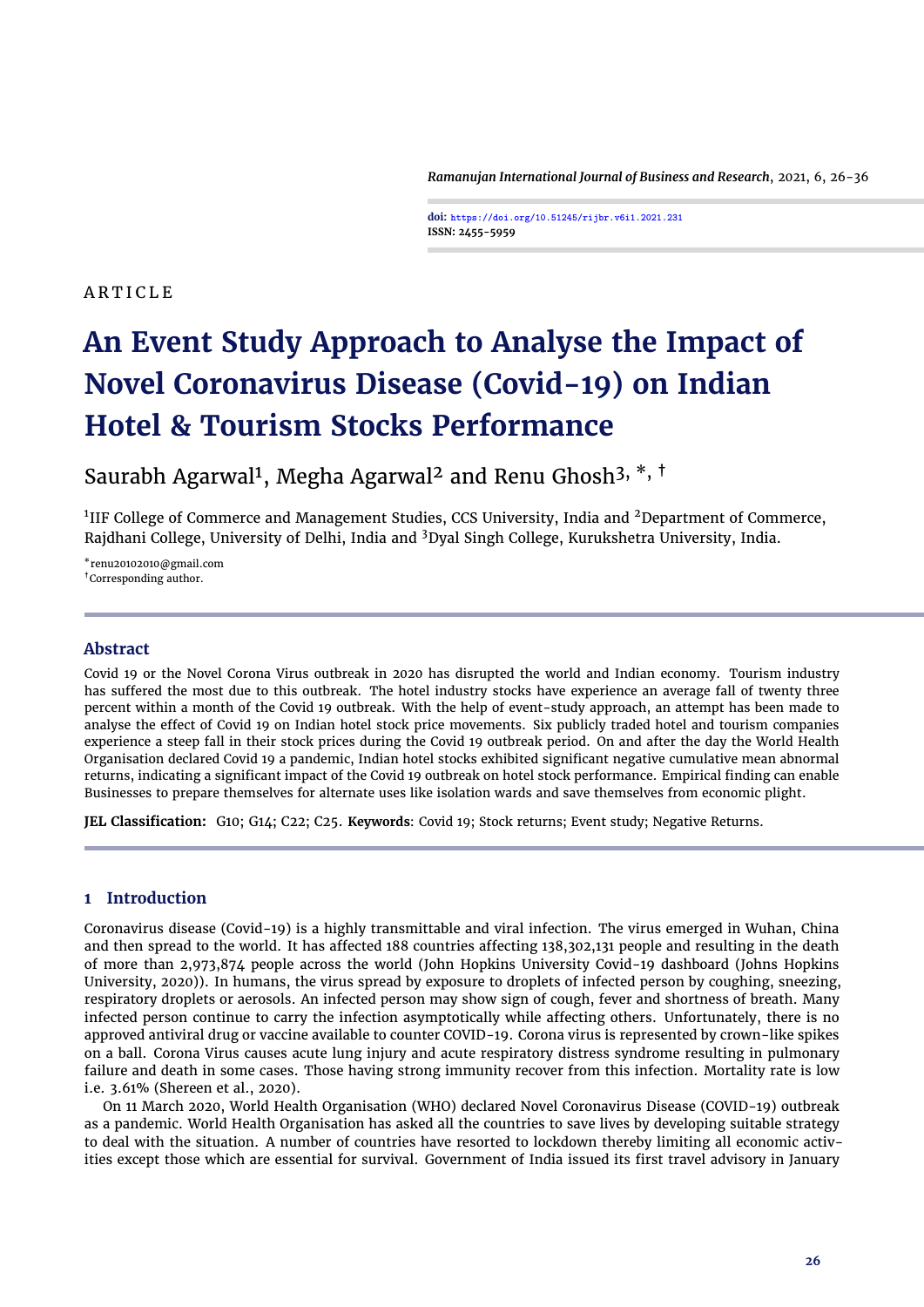2020 and finally on 19th March thereby stopping all international commercial passenger aircraft from March 22nd to May 3rd, 2020 [\(Ministry of Health & FW, Government of India,](#page-10-3) [2020\)](#page-10-3). Aeroplanes carrying freight were still allowed. Domestic flights were suspended from March 24 to May 3rd 2020 [\(The Economic Times,](#page-10-4) [2020\)](#page-10-4). With such restrictions on international and domestic travel, the hotel industry is expected to face a lot of financial distress. It is expected that the revenue of hotel and hospitality industry to dip by 30 per cent. The net impact is expected to \$1.5 billion dollars [\(The Hindu BusinessLine,](#page-10-5) [2020\)](#page-10-5). This will adversely affect the employment in this sector and loss of foreign exchange reserves earned by this sector.

The global economy is expected to shrink by 1 per cent due to coronavirus pandemic (United Nations). The pandemic has disrupted global supply chains and international trade with more than 100 countries imposing travel related restrictions. This financial loss can be offset by an increase in the government spending. The fiscal spending will only make an impact if the duration of this pandemic is not extended beyond a few months. Many governments have announced financial bailout packages to nullify the negative impact of Covid 19. India itself has announced a bailout package of US \$22 bn to help the poor from the negative effects of Corona virus [\(BBC News,](#page-9-0) [2020\)](#page-9-0). Coronavirus had a negative impact on Indian Stock markets. Both Sensex and Nifty have fallen by 33 percent (Business Today). This sort of decline was last observed during the financial crises of 2008.

"Investing in speculative assets is a social activity. Investors spend a substantial part of their leisure time discussing investments, reading about investments, or gossiping about others' successes or failures in investing. It is plausible that investors' behaviour (and hence prices of speculative assets) would be influenced by social movements". Epidemic model of investor behaviour modelling the infection rate of diseases and stock prices has also been created [\(Shive,](#page-10-6) [2010\)](#page-10-6). A socially influenced motivated trading can predict future stock returns.

Previously, pandemics occurred: (a) in 1918 the "Spanish influenza (H1N1 Virus)", (b) in 1957 the "Asian influenza (H2N2 Virus)", (c) in 1968 the "Hong Kong influenza (H3N2 Virus)", (d) in 2005 the "H5N1 avian influenza", (e) in 2009 "H1N1 pdm09 virus" and (f) in 2020 the "Coronavirus (Covid 19)". Most of the studies on the impact of pandemics analyse the effect on the fall in demand of various discretionary spending sectors like Hotels, Airlines and retail. There exists limited literature undertaking event study to analyse the impact of such pandemics on stock market returns. The impact of SARS outbreak on Taiwanese hotel stock performance [\(Chen et al.,](#page-10-7) [2007\)](#page-10-7) and SARS impact on Airline stocks [\(Loh,](#page-10-8) [2006\)](#page-10-8) have been investigated in the past using event study methodology.

This paper has been divided into six sections. First section introduces the concept and research objectives. Section two focuses on review of literature, Section three discusses the Data and methodology, Section four discusses the results and analysis, section five concludes the paper with possible managerial implications and section six points out the limitations and scope for future research.

#### **Research Objectives**

i. To study the impact of Covid-19 on stock return of hotel and tourism companies in India using Event-Study Methodology (EVM).

ii. To compare the mean returns of pre and post Covid 19 announcement by World Health Organisation (WHO).

# **2 Literature Review**

The impact of SARS was found to be transitional and not a long run phenomenon [\(Loh,](#page-10-8) [2006\)](#page-10-8). The research work could not find any evidence to show negative impact of SARS on mean market returns of airline stocks and market indexes. SARS also had a minuscule effect on volatility of market returns except for Singapore. However, volatility of airline stocks increased thereby increasing the financial risk. Hence, volatility tests were recommended. The effect of SARS was found to be negligible for financial assets. The results are based on twelve airline companies listed on exchanges of Canada, China, Hong Kong, Singapore, Taiwan and Thailand.

Hotel stock faced higher risk during the SARS outbreak. Negative Cumulative mean abnormal returns (CARs) were observed for the hotel and foods industries [\(Chen et al.,](#page-10-7) [2007\)](#page-10-7). They found that seven publicly traded hotel companies had a significant decline in earnings and stock prices during the SARS period. Irrational market response led to severe sell-offs negatively affecting market valuations. The results are based on seven hotels listed on the Taiwan Stock Exchange.

The expectation about the performance of the economy also reduces with increase in flu incidences [\(McTier et al.,](#page-10-9) [2013\)](#page-10-9). They found that flu results in decrease in trading activity and stock returns. Volatility also reduces. Bid-ask spread widens with increase in the incidence of flu. Flu results in limited activity by traders and market makers. The results were based on international stock market data from twenty-five country market indices. Regression models have been used to study the impact of pandemic on market capitalisation [\(Alfaro et al.,](#page-9-1) [2020\)](#page-9-1). It was found that doubling of infections by SARS and Covid-19 is associated with a 4 to 11 percent decline in market capitalization for the entire index. The return volatility will reduce once the infection rate becomes more certain. Their prediction model was applied to SARS outbreak in Hong Kong and Covid-19 pandemic in United States.

Panel data regression analysis identified the impact of Covid 19 on Chinese Stock Market [\(Al-Awadhi et al.,](#page-9-2) [2020\)](#page-9-2). An inverse relationship was found between growth in total confirmed cases and deaths on one hand and fall in stock returns on the other hand. The analysis is based on all companies included in the Hang Seng Index and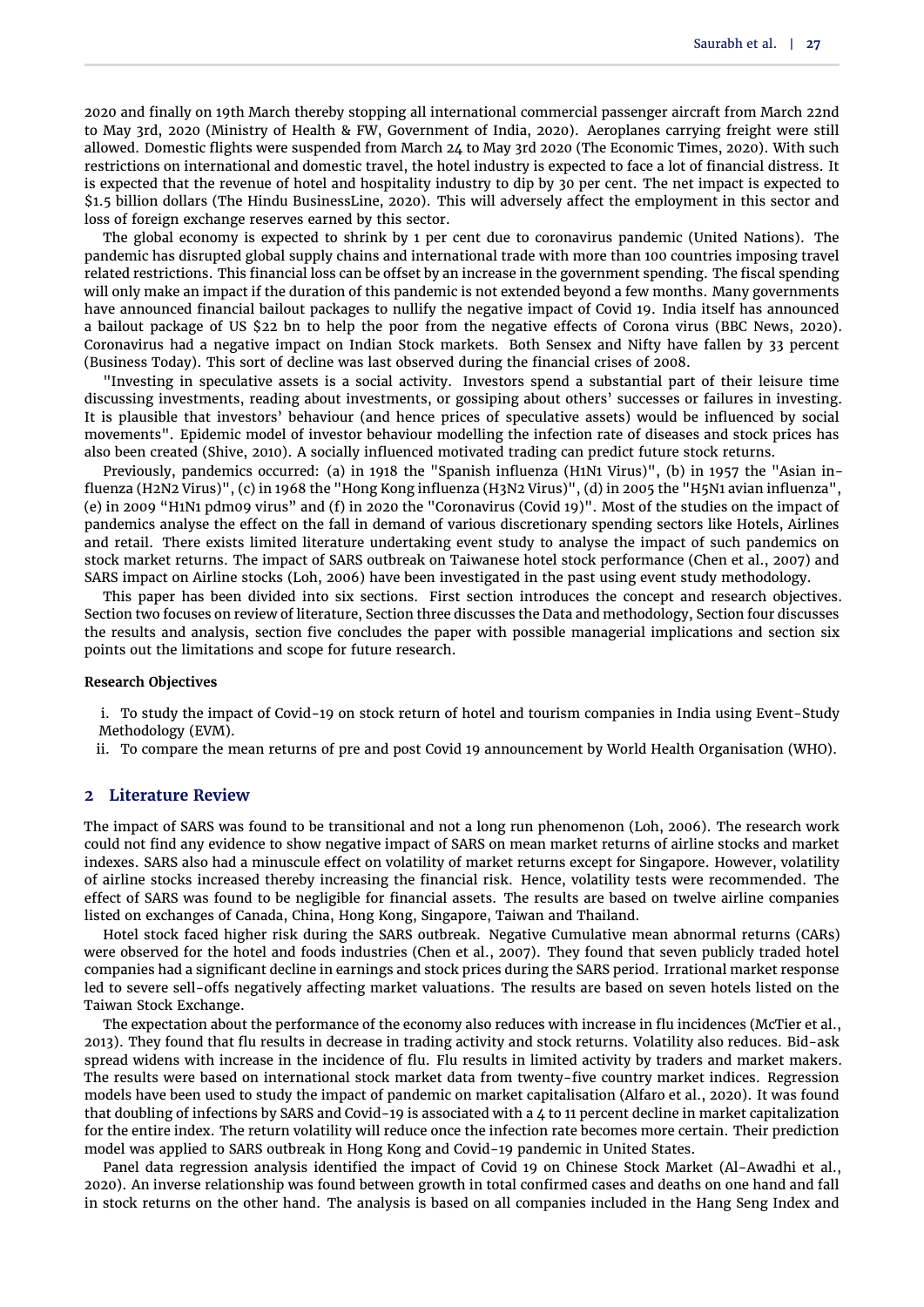Shanghai Stock Exchange Composite Index over the period of 10 January to 16 March 2020. Information Technology and Medicine Manufacturing sectors performed better than other sectors. Shares having higher foreign investment exhibited higher negative returns than those stocks which are traded by Chinese citizens only. Companies with higher market capitalization faced a greater decline in returns. Risk and uncertainty of financial markets globally has increased due to Covid-19 [\(Zhang et al.,](#page-10-10) [2020\)](#page-10-10). Various monetary and fiscal policy initiatives have further added to uncertainties surrounding financial markets. From Volatility analysis, it was observed that China has the highest level of standard deviation in February. The correlations across twelve countries increase in the week ending on 6th March, 2020. The correlations reduced by week ending 20th March, 2020.

Comparison of the impact of Covid 19 pandemic on stock market with reference to the Spanish Flu of 1918-20 has been conducted [\(Baker et al.,](#page-9-3) [2020\)](#page-9-3). Using text-based methods, they found that not even a single event since 1900 has led to such a large daily market movements. Covid 19 has led to large daily U.S. stock market moves since 24th February 2020. Policy prescriptions like travel restrictions, social distancing mandates, Lockdown etc. is resulting in great economic damage finally impact the stock markets.

Using GARCHX model [\(Apergis and Apergis,](#page-9-4) [2020\)](#page-9-4) proved that Covid-19 has a significant negative impact on stock returns and a statistically significant positive impact on the volatility of these market returns . The analysis has used two alternative proxies' namely (i) total confirmed cases and (ii) total daily deaths for Covid-19. The results were based on Chinese stock market returns and their volatility over the period 22 January 2020 through 30 April 2020 i.e. daily data. A type of shares i.e. share restricted to Chinese citizens has been investigated as a part of this study.

Event study analysis of Covid-19 and Index returns based on return for 30 countries has also been attempted [\(Bash,](#page-9-5) [2020\)](#page-9-5). Significant Negative returns were observed due to Covid-19 outbreak. The event windows used were  $[-1, 1]$ ,  $[-3, 3]$ ,  $[-5, 5]$ ,  $[-10, 10]$ ,  $[-10, 15]$  and  $[-10, 20]$  from the first registered case in the respective country.

Recently, a study on the impact of policy initiatives on stock market returns of G7 countries has been undertaken [\(Narayan et al.,](#page-10-11) [2021\)](#page-10-11). They have used time series data from 1 July 2019 to 16 April 2020. They ran multiple regressions with country stock index return as the dependent variable and lockdown, package, travel ban, crude oil return and stock return volatility as independent variables. It was found that all policies had a positive effect on G7 Country stock market excess returns. Hence, positive government responses can help in reducing the negative effect of Covid-19.

The impact of Covid-19 on healthcare and pharmaceutical sector stocks has been studied [\(Mittal and Sharma,](#page-10-12) [2021\)](#page-10-12). Analysis is based on sector specific indices for 233 days ranging from 15 May 2019 to 24 April 2020. Event study methodology has been used to calculate abnormal returns and cumulative abnormal return. BSE Health care index gave positive returns unlike many other sector indices which gave negative returns during post-event period.

Research has also been undertaken to focus on uncovering the relationship of Covid-19 outbreak, macroeconomic fluctuations and hospitality stock returns using structural VAR framework from 13 January to 11 May 2020 in China [\(Lee et al.,](#page-10-13) [2021\)](#page-10-13). Covid-19 outbreak significantly affected hospitality stock returns. An increase in exchange rate (currency depreciation) led to negative stock market returns for hospitality stocks and vice versa. A dynamic relationship was observed between macroeconomic fluctuations and hospitality stock returns.

## **3 Data and methodology**

## **3.1 Background**

Event-Study Methodology (EVM) is popularly and widely used in the literature to assess the impact of an economic event (announcement of news whether positive or negative) on the economic value (stock prices/returns) of a firm. Therefore, present study uses Event-study methodology to investigate the impact of announcement of Covid-19 as pandemic by WHO on the stock returns of hotel and tourism companies listed in S&P CNX Nifty-500 equity index, the widest equity market index in India. Covid-19 was declared as pandemic by WHO on 11*th* March, 2020.

The movements in the stock returns of any company may be caused either by market specific events or firm specific events. The movements that arise in the economic value of any firm due to firm specific events are called 'Abnormal Returns (ARs)'. If the economic event announced is good for the firm, then Abnormal returns are expected to be positive, reflecting the market behaviour believing that the event announced will increase the value of the firm. On the other hand, if the announcement is the bad news, then abnormal returns are expected to be negative.

## **3.2 Methodology**

#### *3.2.1 Sample*

The sample for the purpose of study consists of six Hotel and Tourism Industry companies listed in S&P CNX Nifty-500 index that has continuous available prices for the period under consideration. The list of sample companies along with average market capitalization and date of listing in Nifty-500 is provided in [Table 1.](#page-3-0)

These companies represent a broad spectrum as they belong to one of the eighteen major sectors of the economy. The adjusted closing stock prices are collected on daily basis. Daily Standardized Abnormal Returns for individual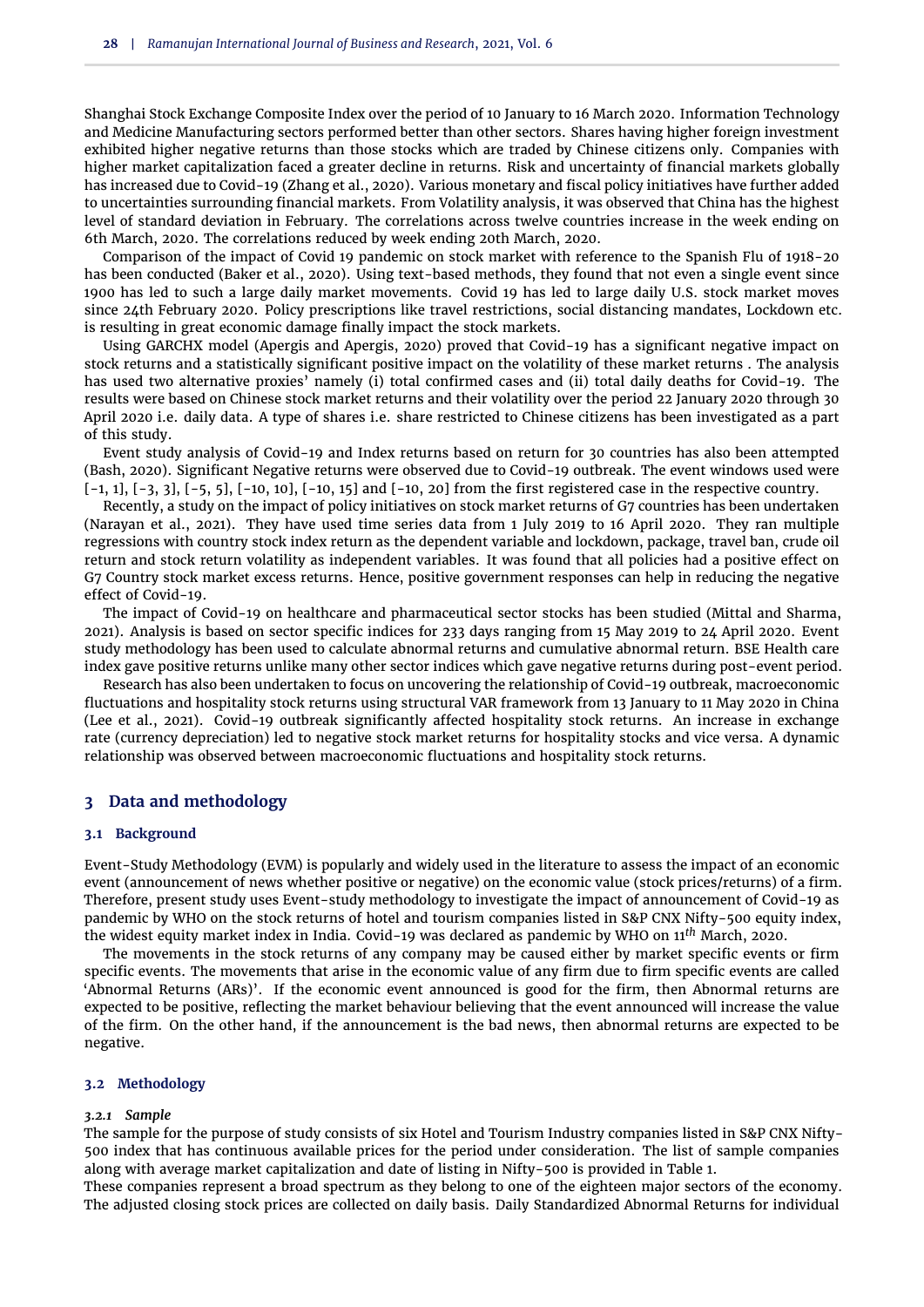<span id="page-3-0"></span>**Table 1.** Hotel and Tourism Companies Listed in National Stock Exchange (NSE-500)

| Company Name                               | Date of listing  | Average Market<br>Capitalization<br>(Rs. Crore) |
|--------------------------------------------|------------------|-------------------------------------------------|
| Chalet Hotels Ltd.                         | $07 - 02 - 2019$ | 6734.40                                         |
| E I H Ltd.                                 | $25 - 11 - 1994$ | 9287.34                                         |
| India Tourism Development Corporation Ltd. | $30 - 12 - 2016$ | 2333.25                                         |
| Indian Hotels Co. Ltd.                     | 03-11-1994       | 17319.09                                        |
| Lemon Tree Hotels Ltd.                     | $09 - 04 - 2018$ | 4893.66                                         |
| Mahindra Holidays & Resorts India Ltd.     | $16 - 07 - 2009$ | 2994.86                                         |

Note: The average market capitalization is for the window estimation period covering 201 trading days starting from 2nd April, 2019 – 27th January, 2020.

Source: CMIE Prowess

company are then used to create equally weighted portfolio abnormal returns as there is a trade-off between using portfolio data and individual firm data. When the individual firm data is used, the noise is high in the data and results may be unduly influenced by the individual company multinational characteristics. On the other hand, formation of portfolio returns has the advantage of smoothing out the noise in the individual data due to transitory shocks but it has the disadvantage of ignoring the dissimilarities in the individual firm characteristics. Therefore, the present study analysed both hotel and tourism industry cumulative abnormal returns as well as individual company's cumulative abnormal returns to accommodate these arguments.

The stock prices and market capitalization data have been taken from PROWESS- the online database maintained by the Centre for Monitoring of Indian Economy (CMIE). This database contains all the actively traded stocks listed in Bombay Stock Exchange and National Stock Exchange.

The return on the S&P CNX Nifty-500 equity index, the widest equity market index in India is used as a proxy for market portfolio. It is a broad-based value weighted market index generally used in research studies. The data regarding index values have also been collected from NSE website and Prowess database.

#### *3.2.2 Research Design*

The date when any economic event is announced is called 'event date'. In the present study, event date is 11th March 2020, when the outbreak of Covid-19 is declared as pandemic by WHO (World Health Organization). The period for which we wish to assess the effect of announced news on stock prices is called 'Event Window' t= [-t1, t2]. For example, event window [-10, 10] = 21 days indicates 10 days prior and 10 days after the event. Similarly, event window [-10, 0] indicates the period starting from 10 days prior to the date of announcement of economic event. The day '0' indicates date of announcement of economic event.

The impact of announcement of Covid-19 pandemic is analysed by testing the statistical significance of cumulative mean abnormal returns over the different event windows. The statistical significance of CARs indicates that the covid-10 pandemic has significant effect on stock returns of hotel and tourism companies listed in Nifty-500.

#### *3.2.2.1 Estimation of Abnormal Returns*

*3.2.2.1.1 Calculation of Stock Returns* First, we calculate the logarithmic returns for each hotel and tourism company listed in Nifty-500. For the analysis, we used 201 trading days for the window estimation period starting from 2nd April, 2019 to 27 Jan, 2020.

$$
R_{(i,t)} = \ln\left(\frac{P_{(i,t)}}{P_{(i,t-1)}}\right) * 100
$$
 (1)

Where, *R*(*i*,*t*) is the return of stock *i* on day *t*; *P*(*i*,*t*) & *P*(*i*,*t*–1)is the price of stock *i* on day *t* and *t* – 1, respectively. On the similar lines, the returns on market index, S&P CNX Nifty-500 equity index, the widest equity market index in India is calculated:

$$
R_{(m,t)} = \ln\left(\frac{V_{(m,t)}}{V_{(m,t-1)}}\right) * 100
$$
 (2)

Where, *R*(*m*,*t*) is the return on market index at day *t*; *V*(*m*,*t*) & *V*(*m*,*t*–1) are the values of index at day *t* and *t* – 1, respectively.

## *3.2.2.1.2 Estimation of Stock Returns*

**Estimation of Stock Returns via OLS-MM model :** To measure the Abnormal Returns (ARs) of stock i at day t, we need to calculate the estimated returns of stock i at day t. All hotel and tourism industry company's stock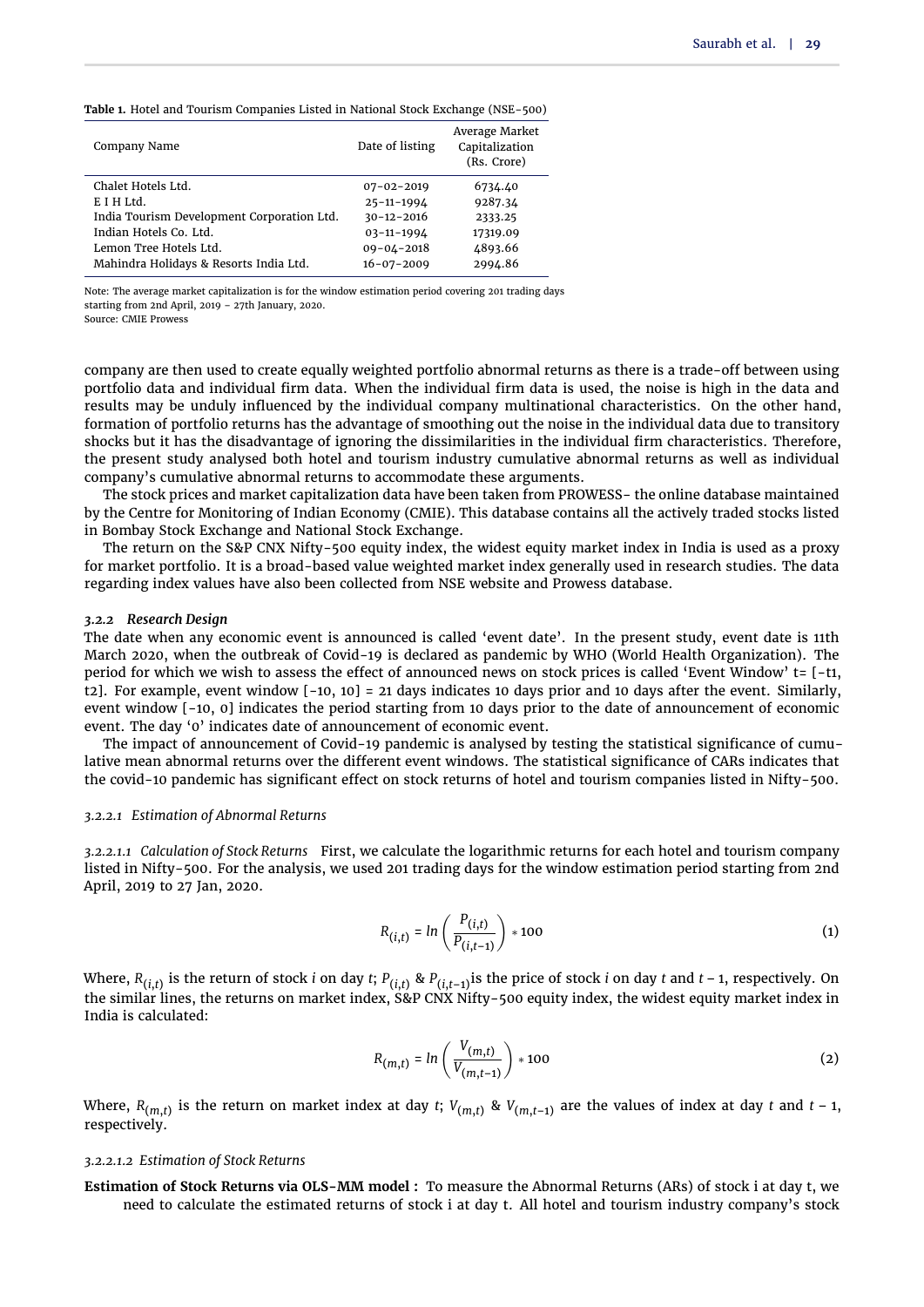returns are estimated by running following regression of Market Model (MM model). We regressed the stock returns of each hotel and tourism company against market returns to control the effect of market specific events. The difference between the actual returns and estimated returns are the abnormal returns attributed as returns caused by firm-specific events. The regression model used is given as:

<span id="page-4-1"></span>
$$
R_{(i,t)} = \alpha_i + \beta_i \cdot R_{(m,t)} + \epsilon_{(i,t)}
$$
\n
$$
\tag{3}
$$

$$
\epsilon_{(i,t)} \sim N(0, \sigma^2) \tag{4}
$$

Where  $R_{(i,t)}$  is the return of stock  $i$  on day  $t$ ;  $R_{(m,t)}$  represents returns on market index at day  $t$ ;  $\alpha_i$  &  $\beta_i$  are the intercept and sensitivity coefficients to be estimated;  $\epsilon_{(i,t)}$  denotes the residual of the regression and represent that part of the returns that cannot be explained by market returns. Then, the estimated return (ERs) given as [equation 5](#page-4-0) is calculated by employing the regression coefficients  $\hat{\alpha}$  and  $\hat{\beta}$  obtained by usin[gequation 3](#page-4-1) via an Ordinary Least Square (OLS) model. The estimated returns of each hotel and tourism industry company is calculated for different event windows  $t = [-t_1, t_2]$ .

<span id="page-4-0"></span>
$$
ER_{(i,t)} = \hat{\alpha}_i + \hat{\beta}_i.R_{(m,t)}
$$
 (5)

where *ER*(*i*,*t*) is the estimated return of company *i* at day *t*.

**Estimation of Stock Returns via GARCH (1,1) model :** Financial time series data are often characterized by Volatility Clustering and Leverage Effects [\(Brooks,](#page-9-6) [2019\)](#page-9-6). Therefore, to obtain the good fit requires adopting a conditional distribution with fatter tails (ARCH-GARCH type models) rather than normal distributions [\(Bollerslev](#page-9-7) [et al.,](#page-9-7) [1992\)](#page-9-7). Hence, we tested our data for the problem of Heteroscedasticity (time-varying variance that depends on lagged effects). If the ARCH effect is found to be significant then, it was decided to employ GARCH (1, 1) model, which takes care of these features of financial time series. GARCH (1,1) model is sufficient to obtain a model fit for our data as GARCH (1,1) model is more parsimonious and avoids overfitting. The GARCH (1, 1) process specified below is used to calculate estimated returns in case of those firms, where the problem of heteroscedasticity is found significant. The equations of GARCH (1,1) Model is given as:

<span id="page-4-3"></span>
$$
R_{(i,t)} = \alpha_i + \beta_i \cdot R_{(m,t)} + \epsilon_{(i,t)}
$$
 (6)

$$
\epsilon_{(i,t)} / \varphi_{(t-1)} \sim N(0, h_{(i,t)}) \tag{7}
$$

$$
h_{(i,t)} = \alpha_0 + \alpha_1 \epsilon_{(i,t-1)}^2 + \alpha_2 h_{(i,t-1)}
$$
\n(8)

Where  $R_{(i,t)}$  is the return of stock  $i$  on day  $t$ ;  $R_{(m,t)}$  represents returns on market index at day  $t$ ;  $\alpha_i$  &  $\beta_i$  are the intercept and sensitivity coefficients to be estimated;  $\epsilon_{(i,t)}$  denotes the residual of the regression and represent that part of the returns that cannot be explained by market returns; *h*(*i*,*t*) is the conditional variance since it is one-period ahead estimate for the variance calculated based on any past information ( $\varphi_{(t-1)}$ ) about volatility;  $\alpha_0$  is the average volatility;  $\alpha_1$  is the previous period's residual variance the ARCH term and  $\alpha_2$  is the previous period's forecast variance the GARCH term.

Then, the estimated returns (ERs) given as [equation 9](#page-4-2) are calculated by employing the regression coefficients  $\hat{\alpha}$  and  $\hat{\beta}$  obtained by using [equation 6](#page-4-3) via GARCH (1,1) model. The estimated returns for hotel and tourism industry company where ARCH effect is significant is calculated for different event windows  $t$  = [– $t_1, t_2$ ].

<span id="page-4-2"></span>
$$
ER_{(i,t)} = \hat{\alpha}_i + \hat{\beta}_i.R_{(m,t)}
$$
\n(9)

Where *ER*(*i*,*t*) is the estimated returns of company *i* at day *t*.

*3.2.2.1.3 Estimation of Abnormal Returns* The Abnormal Returns (ARs) during the event window is computed given as follows:

<span id="page-4-4"></span>
$$
AR_{(i,t)} = R_{(i,t)} - ER_{(i,t)}
$$
\n(10)

Where *AR*(*i*,*t*) are the abnormal returns of company *i* at day *t*; The abnormal returns obtained by using [equation 10](#page-4-4) represent movements in share prices caused by firm-specific event.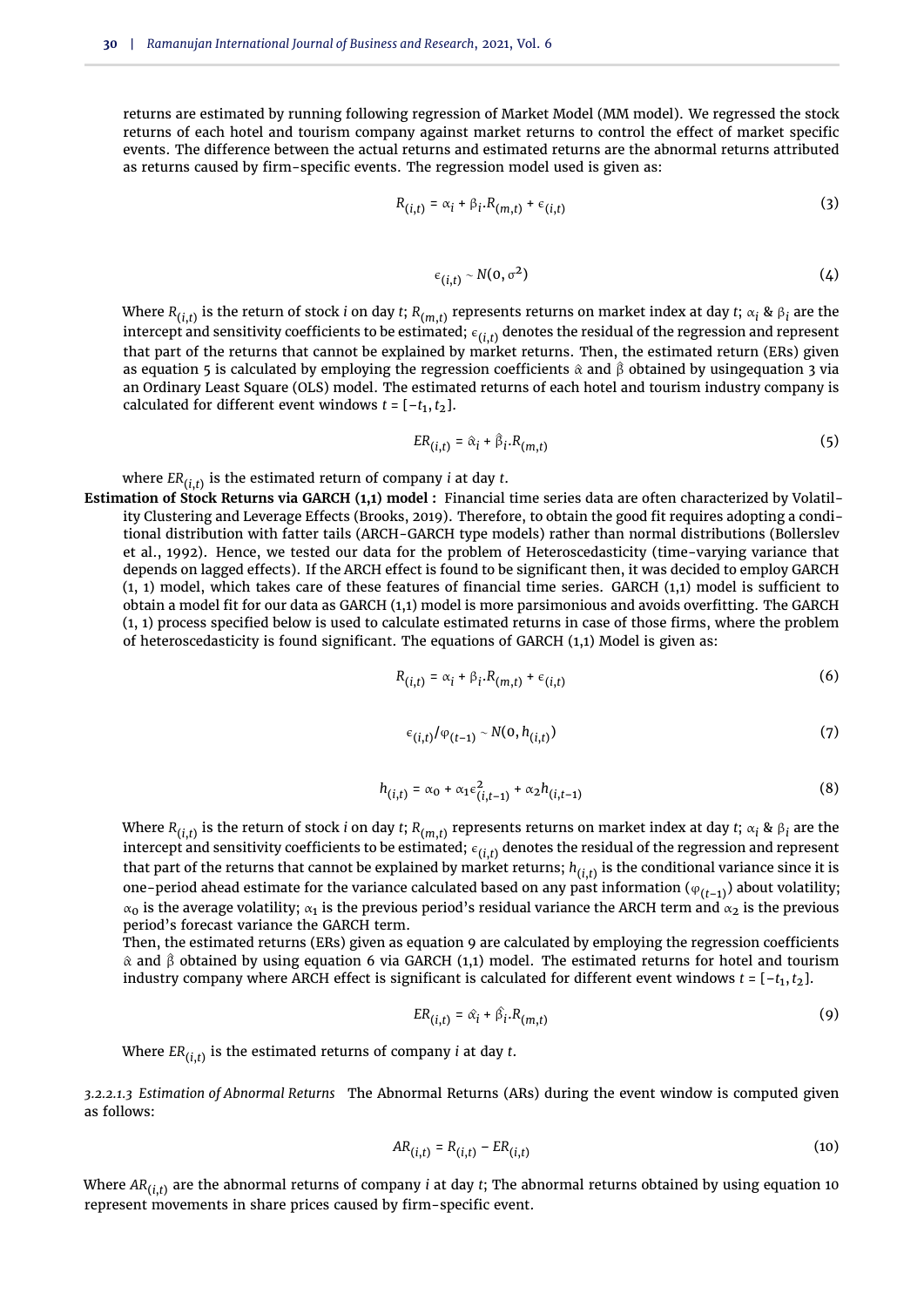*3.2.2.1.4 Estimation of Standardized Abnormal Returns* The estimation of Standardized abnormal returns can be done by using following statistics:

$$
SAR_{i,t} = \frac{AR_{(i,t)}}{S_{AR_i}}
$$
 (11)

Where *SARi*,*<sup>t</sup>* is the standardized abnormal returns of company *<sup>i</sup>* at day *<sup>t</sup>* and *<sup>S</sup>AR<sup>i</sup>* is the standard deviation of abnormal returns in the estimation window with a length of n (201 days). We then calculate the standardized abnormal returns for the hotel and tourism industry (SARh) by aggregating the SARs of individual hotel and Tourism Company adjusted for the number of companies in the industry as is given in [equation 12](#page-5-0)

<span id="page-5-0"></span>
$$
SAR_h = \frac{1}{n} \sum_{i=1}^{n} SAR_i
$$
 (12)

Where, *SAR<sup>h</sup>* are the standardized abnormal returns of the hotel and tourism industry. Lastly, the standardized cumulative abnormal returns (SCAR) of each hotel and tourism industry company and the industry as whole is calculated by aggregating the SARs over the event window period  $t$  =  $[-t_1,t_2]$  and t–statistics of SCAR is calculated by adjusting it for the number of days (m) within the event window period given as:

$$
SCAR_i = \sum_{t=-t_1}^{t_2} SAR_t
$$
 (13)

$$
t - statistics = \frac{1}{\sqrt{m}} SCAR_i
$$
 (14)

The expected value of SCAR is zero in the absence of abnormal returns. The significance value of t-statistics indicates the impact of Covid-19 outbreak on stock returns of hotel and tourism Industry.

# **4 Results and Discussion**

From [Table 2,](#page-5-1) it can be observed that the mean returns of hotel and tourism industry companies have significantly decreased due to the Covid-19 outbreak. Before declaration of Covid-19 as pandemic, the mean negative returns were less than 1% which significantly increased to more than 1% negative mean returns after the outbreak of Covid-19. Also, the variability of returns has also been increased after the announcement of pandemic. The maximum and minimum returns observed by all the companies have significantly widened after the event. The concentration of mean returns from positive to negative side can be observed by looking at the skewness coefficients.

<span id="page-5-1"></span>**Table 2.** Descriptive Statistics

| Hotel and Tourism Individual Company's stock returns during Window Estimation Period |           |         |            |                 |  |  |  |  |  |
|--------------------------------------------------------------------------------------|-----------|---------|------------|-----------------|--|--|--|--|--|
| Company Name                                                                         | Mean      | Maximum | Minimum    | <b>Skewness</b> |  |  |  |  |  |
| Chalet Hotels Ltd.                                                                   | $-0.0059$ | 9.3871  | $-6.3906$  | 0.5712          |  |  |  |  |  |
| E I H Ltd.                                                                           | $-0.1602$ | 10.3179 | $-6.9318$  | 1.2180          |  |  |  |  |  |
| India Tourism Development Corporation Ltd.                                           | 0.0352    | 18.2284 | $-10.5307$ | 1.2309          |  |  |  |  |  |
| Indian Hotels Co. Ltd.                                                               | $-0.0387$ | 10.0119 | $-4.1200$  | 1.5349          |  |  |  |  |  |
| Lemon Tree Hotels Ltd.                                                               | $-0.2048$ | 10.4059 | $-7.8151$  | 0.3495          |  |  |  |  |  |
| Mahindra Holidays & Resorts India Ltd.                                               | $-0.0070$ | 6.8546  | $-7.7188$  | 0.1819          |  |  |  |  |  |
| Market Returns                                                                       | 0.0150    | 5.1581  | $-2.1968$  | 1.0968          |  |  |  |  |  |
| Hotel and Tourism Individual Company's stock returns during Event Window Period      |           |         |            |                 |  |  |  |  |  |
| Company Name                                                                         | Mean      | Maximum | Minimum    | Skewness        |  |  |  |  |  |
| Chalet Hotels Ltd.                                                                   | $-1.3790$ | 8.1804  | $-12.0335$ | $-0.2690$       |  |  |  |  |  |
| E I H Ltd.                                                                           | $-1.1303$ | 8.9186  | $-19.4607$ | $-1.0481$       |  |  |  |  |  |
| India Tourism Development Corporation Ltd.                                           | -1.0698   | 14.4839 | $-15.2934$ | 0.1747          |  |  |  |  |  |
| Indian Hotels Co. Ltd.                                                               | $-1.0586$ | 12.6867 | $-19.3644$ | $-0.7218$       |  |  |  |  |  |
| Lemon Tree Hotels Ltd.                                                               | $-1.7979$ | 6.8920  | $-17.8195$ | $-1.0975$       |  |  |  |  |  |
| Mahindra Holidays & Resorts India Ltd.                                               | $-0.9631$ | 5.1083  | $-15.9875$ | $-2.1386$       |  |  |  |  |  |
| Market Returns                                                                       | $-0.0043$ | 0.0741  | $-0.1371$  | $-1.1264$       |  |  |  |  |  |

Note: The maximum event window period is (-30, 30) starting from 28th Jan, 2020 to 28th April, 2020.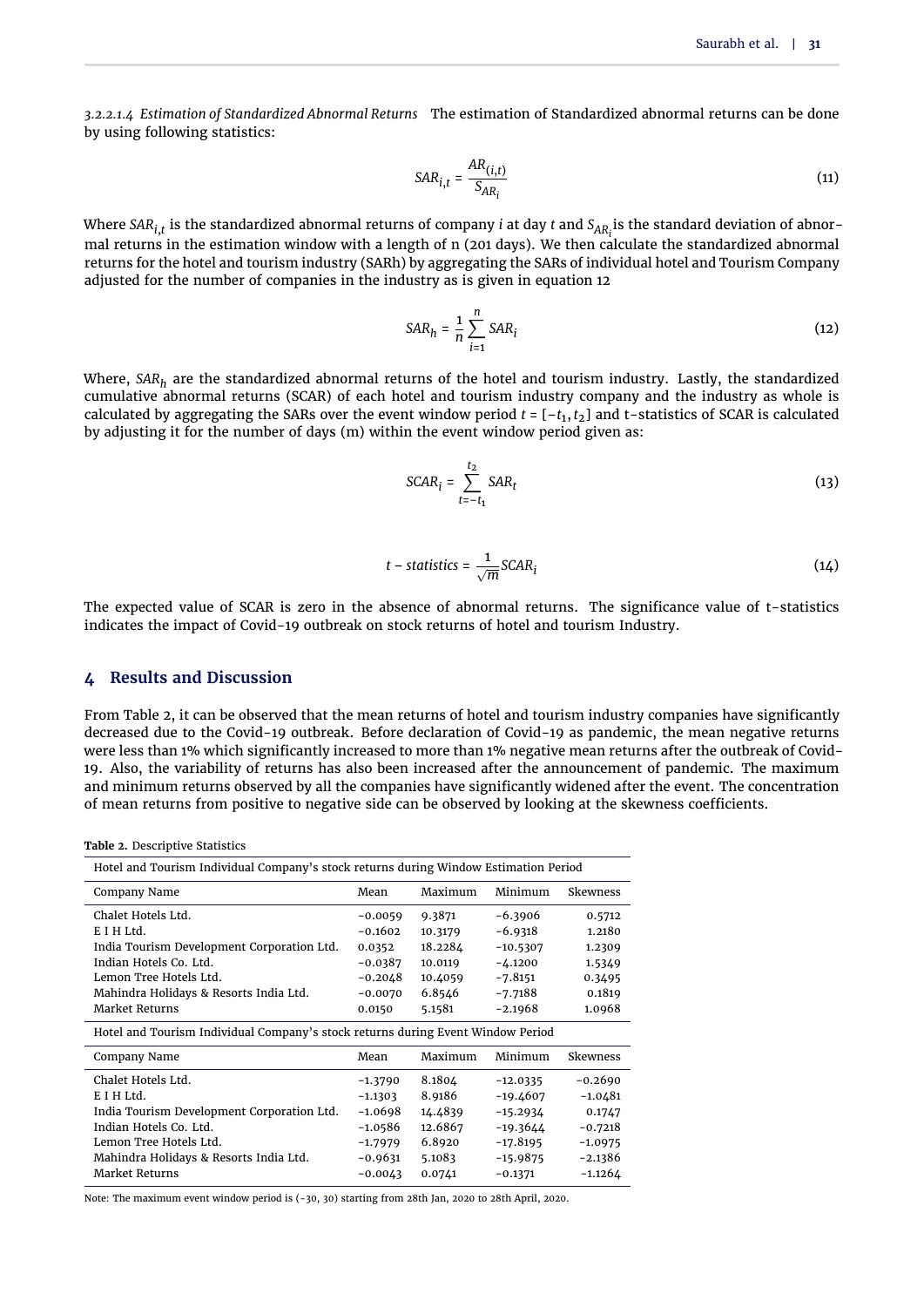<span id="page-6-0"></span>

|  |  |  |  | Table 3. The impact of Covid-19 on one-month stock returns (NR) |  |  |  |  |  |
|--|--|--|--|-----------------------------------------------------------------|--|--|--|--|--|
|--|--|--|--|-----------------------------------------------------------------|--|--|--|--|--|

| Company Name                               | One-month Returns (in %)<br>(March-April, 2020) |
|--------------------------------------------|-------------------------------------------------|
| Chalet Hotels Ltd.                         | $-56.37$                                        |
| E I H Ltd.                                 | $-49.32$                                        |
| India Tourism Development Corporation Ltd. | $-47.01$                                        |
| Indian Hotels Co. Ltd.                     | $-46.38$                                        |
| Lemon Tree Hotels Ltd.                     | $-66.92$                                        |
| Mahindra Holidays & Resorts India Ltd.     | $-44.37$                                        |
| Nifty-500                                  | $-22.94$                                        |

The results of [Table 3](#page-6-0) shows that the stock returns of all companies have significantly decreased after the covid-19 outbreak showing the severity of the pandemic on economy. The decline in the value of market index i.e. Nifty-500 is 22.94% whereas the decline in the stock returns of companies listed under it is approximately double, evidencing the presence of abnormal returns due to firm specific characteristics.

<span id="page-6-1"></span>**Table 4.** Estimation of Stock Returns with OLS-Market Model

| Company Name                               | C                     | B                     | Adjusted $R^2$ | ARCH<br><b>Statistics</b> |
|--------------------------------------------|-----------------------|-----------------------|----------------|---------------------------|
| Chalet Hotels Ltd.                         | $-0.0084$<br>(0.9562) | 0.1634<br>(0.3365)    | $-0.0004$      | 0.0443<br>(0.5334)        |
| E I H Ltd.                                 | $-0.1719$<br>(0.2030) | $0.7751*$<br>(0.0000) | 0.1141         | 0.0057<br>(0.9362)        |
| India Tourism Development Corporation Ltd. | 0.0115<br>(0.9664)    | $1.5766*$<br>(0.0000) | 0.1146         | $0.4190*$<br>(0.0000)     |
| Indian Hotels Co. Ltd.                     | $-0.0545$<br>(0.6404) | $1.0481*$<br>(0.0000) | 0.2432         | 0.0824<br>(0.2462)        |
| Lemon Tree Hotels Ltd.                     | $-0.2165$<br>(0.1244) | $0.7777*$<br>(0.0000) | 0.1062         | 0.0211<br>(0.7650)        |
| Mahindra Holidays & Resorts India Ltd.     | $-0.0194$<br>(0.8751) | $0.8256*$<br>(0.0000) | 0.1495         | 0.0525<br>(0.4605)        |

Note: Values in parenthesis indicates p-value of the test-statistics.

\*indicates significant at 1%.

In [Table 4,](#page-6-1) the coefficient  $\beta$  measuring the effect of market returns on stock returns of Hotel and Tourism companies listed in S&P CNX Nifty-500 index is positive and statistically significant in case of 5 out of 6 companies indicating that a significant portion of company's stock returns are explained by market returns reflecting the market controlled behaviour of stock returns. The problem of heteroscedasticity (ARCH value is statistically significant at 1%) is found significant in case of India Tourism Development Corporation Ltd leading to the adoption of conditional distribution with fatter tails (ARCH-GARCH type models) rather than normal distributions. GARCH (1, 1) model is used to calculate the estimated returns of India Tourism Development Corporation Ltd as GARCH (1, 1) model is more parsimonious and avoids overfitting. The results of returns estimation via GARCH (1, 1) model for India Tourism Development Corporation Ltd are presented in [Table 6.](#page-7-0)

<span id="page-6-2"></span>**Table 5.** Estimation of Stock Returns with GARCH (1, 1)–Market Model

| Company Name                               |                                                                              | $\alpha_0$ | $\alpha_1$        | $\alpha_{2}$ | Adjusted $R^2$ |
|--------------------------------------------|------------------------------------------------------------------------------|------------|-------------------|--------------|----------------|
| India Tourism Development Corporation Ltd. | $-0.0338$ $1.3720*$ $2.5359*$<br>$(0.9039)$ $(0.0000)$ $(0.0003)$ $(0.0000)$ |            | $0.3006*$ 0.5400* | (0.0000)     | 0.1124         |

Note: Values in parenthesis indicates p-value of the test-statistics.

\*indicates significant at 1%.

The results of [Table 5](#page-6-2) suggest that,  $\beta$  measuring the effect of market returns on conditional stock returns of India Tourism Development Corporation Ltd. traded in S&P CNX Nifty-500 index is positive and statistically significant indicating that a significant portion of company's stock returns are explained by market returns.

In a conditional variance equation,  $\alpha_0$  intercept term is the average volatility (called time independent component of volatility) is statistically significant indicating the persistence of average long-term volatility in the stock returns.  $\alpha_1$ , ARCH parameter is defined as the news about volatility from the past error term is also statistically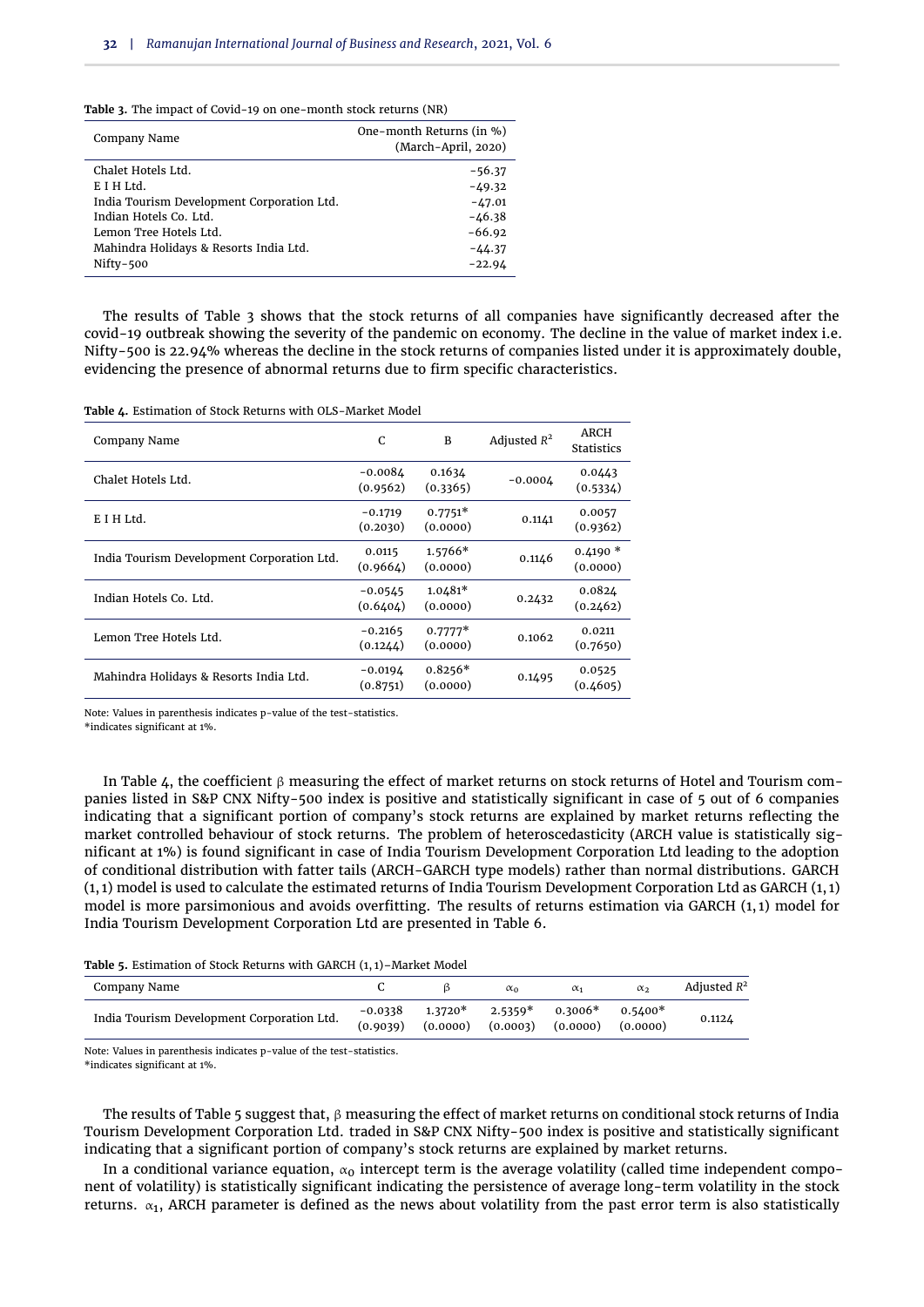#### <span id="page-7-0"></span>**Table 6.** Standardized Cumulative abnormal returns (CAR)

| Over the event window period $(-10, 0)$ |                              |                        |                                                  |                                        |                           |                                           |                               |  |  |
|-----------------------------------------|------------------------------|------------------------|--------------------------------------------------|----------------------------------------|---------------------------|-------------------------------------------|-------------------------------|--|--|
| Company Name                            | <b>Chalet Hotels</b><br>Ltd. | E I H Ltd.             | India Tourism<br>Development<br>Corporation Ltd. | <b>Indian Hotels</b><br>Co. Ltd.       | Lemon Tree<br>Hotels Ltd. | Mahindra Holidays &<br>Resorts India Ltd. | Hotel and Tourism<br>Industry |  |  |
| Market Model<br>(MM)                    | $-8.57*$<br>$(-2.58)$        | $-7.22**$<br>$(-2.18)$ | $-11.52*$<br>$(-3.47)$                           | $-9.66*$<br>$(-2.91)$                  | $-13.80*$<br>$(-4.16)$    | $-4.24$<br>$(-1.28)$                      | $-9.17*$<br>$(-2.76)$         |  |  |
| GARCH $(1,1)$<br>Model                  |                              |                        | $-11.40*$<br>$(-3.44)$                           |                                        |                           |                                           |                               |  |  |
|                                         |                              |                        |                                                  | Over the event window period $(0, 10)$ |                           |                                           |                               |  |  |
| Company Name                            | Chalet Hotels Ltd.           | E I H Ltd.             | India Tourism<br>Development<br>Corporation Ltd. | <b>Indian Hotels</b><br>Co. Ltd.       | Lemon Tree<br>Hotels Ltd. | Mahindra Holidays &<br>Resorts India Ltd. | Hotel and Tourism<br>Industry |  |  |
| Market Model<br>(MM)                    | $-15.32*$<br>$(-4.62)$       | $-29.02*$<br>$(-8.75)$ | $-9.88*$<br>$(-2.98)$                            | $-21.90*$<br>$(-6.60)$                 | $-33.67*$<br>$(-10.15)$   | $-22.18*$<br>$(-6.69)$                    | $-21.99*$<br>$(-6.63)$        |  |  |
| GARCH $(1,1)$<br>Model                  |                              |                        | $-9.77*$<br>$(-2.95)$                            |                                        |                           |                                           |                               |  |  |

Note: Values in parenthesis indicates t-values of the test-statistics.

\*indicates significant at 1%

\*\*indicates significant at 5%

#### <span id="page-7-1"></span>**Table 7.** Standardized Cumulative abnormal returns (CAR)

| Over the event window period $(-20, 0)$ |                        |                        |                                                  |                                      |                           |                                           |                               |  |  |
|-----------------------------------------|------------------------|------------------------|--------------------------------------------------|--------------------------------------|---------------------------|-------------------------------------------|-------------------------------|--|--|
| Company Name                            | Chalet Hotels<br>Ltd.  | E I H Ltd.             | India Tourism<br>Development<br>Corporation Ltd. | <b>Indian Hotels</b><br>Co. Ltd.     | Lemon Tree<br>Hotels Ltd. | Mahindra Holidays &<br>Resorts India Ltd. | Hotel and Tourism<br>Industry |  |  |
| Market Model<br>(MM)                    | $-9.05**$<br>$(-1.97)$ | $-7.34$<br>$(-1.60)$   | $-11.53**$<br>$(-2.52)$                          | $-10.18**$<br>$(-2.22)$              | $-5.46$<br>$(-1.19)$      | $-6.86$<br>$(-1.50)$                      | $-8.40***$<br>$(-1.83)$       |  |  |
| GARCH(1,1)<br>Model                     |                        |                        | $-11.31**$<br>$(-2.47)$                          |                                      |                           |                                           |                               |  |  |
|                                         |                        |                        |                                                  | Over the event window period (0, 20) |                           |                                           |                               |  |  |
| Company Name                            | Chalet Hotels<br>Ltd.  | E I H Ltd.             | India Tourism<br>Development<br>Corporation Ltd. | <b>Indian Hotels</b><br>Co. Ltd.     | Lemon Tree<br>Hotels Ltd. | Mahindra Holidays &<br>Resorts India Ltd. | Hotel and Tourism<br>Industry |  |  |
| Market Model<br>(MM)                    | $-19.96*$<br>$(-4.36)$ | $-22.48*$<br>$(-4.91)$ | $-4.97$<br>$-1.08$                               | $-23.87*$<br>$(-5.21)$               | $-42.40*$<br>$(-9.25)$    | $-21.37*$<br>$(-4.66)$                    | $-22.51*$<br>$(-4.91)$        |  |  |
| GARCH $(1,1)$<br>Model                  |                        |                        | $-4.75$<br>$(-1.04)$                             |                                      |                           |                                           |                               |  |  |

Note: Values in parenthesis indicates t-values of the test-statistics.

\*indicates significant at 1%.

\*\*indicates significant at 5%.

\*\*\*indicates significant at 10%.

significant implying that volatility of stock returns is sensitive to the previous period residual variance.  $\alpha_2$  the GARCH parameter i.e., previous period conditional variance is also found statistically significant indicating that volatility of stock returns in the current period is strongly related to its volatility in the previous period. Both the ARCH ( $\alpha_1$ ) and GARCH parameter ( $\alpha_2$ ) are satisfying the non-negativity condition. In the GARCH model parameters of conditional variance equation  $\alpha_0$ , $\alpha_1$  and  $\alpha_2$  should be positive for non-negativity condition which is holding true and providing evidence in support of returns estimation via GARCH (1,1) model for India Tourism Development Corporation Ltd.

[Table 6](#page-7-0) presents the Cumulative Abnormal Returns of hotel and tourism companies listed in the Nifty-500 by OLS market model and GARCH (1, 1) model. It can be seen from the table that CARs during the window event [-10, 0] i.e. 10 days prior to the declaration of covid-19 as pandemic were negative and statistically significant at 1% level in case of most companies indicating the presence of Covid-19 impact on Hotel and Tourism industry. Abnormal returns were witnessed before the announcement because this global event was started been observed by the world before its official announcement by WHO and the markets were reacting accordingly. In comparison to the CARs that were observed before declaration of covid-19 outbreak, the CARs over the event window [0,10] were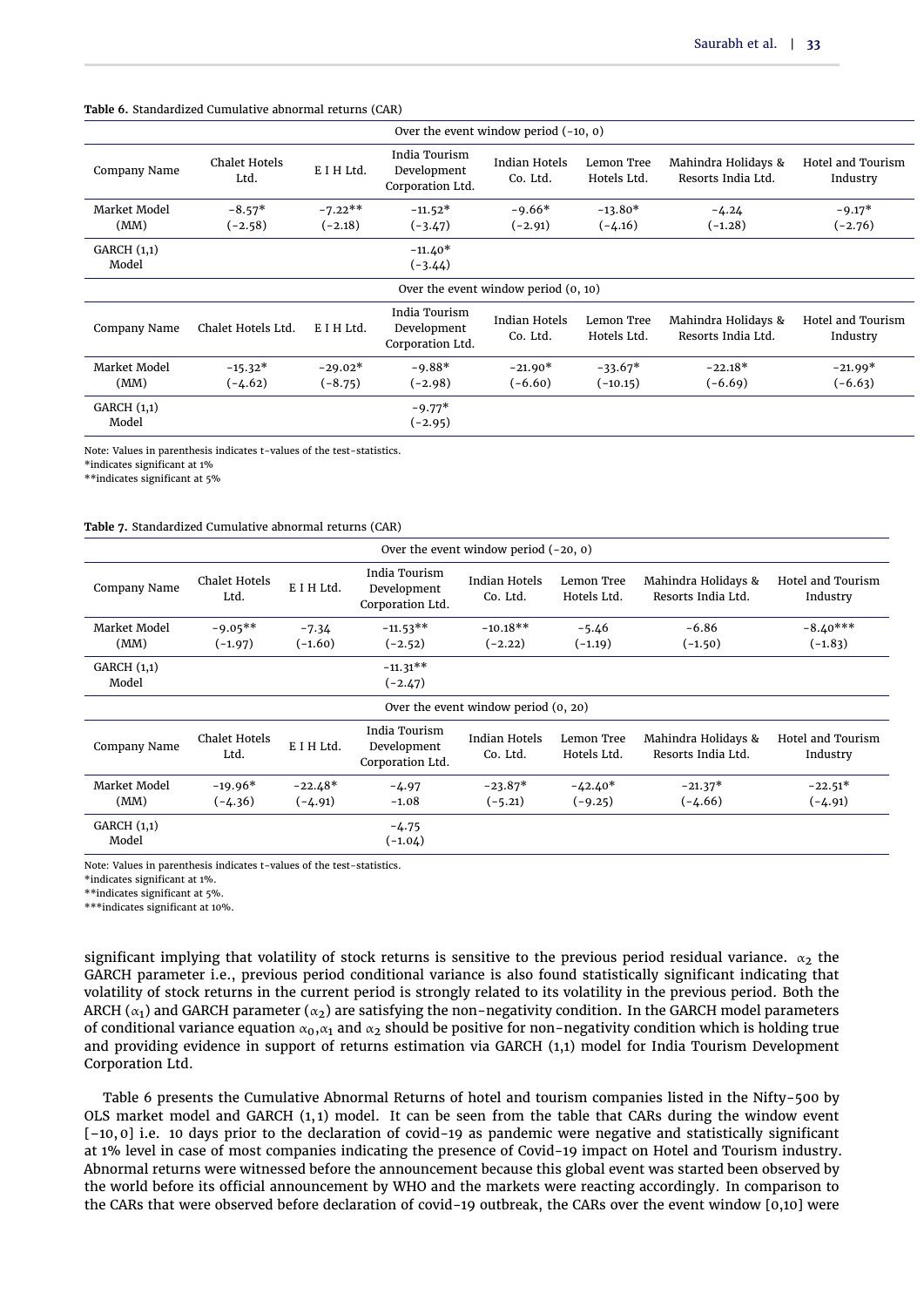negative and statistically significant at 1% for the individual hotel and tourism company as well as for the overall hotel and tourism industry. It can be observed from the results of [Table 6,](#page-7-0) that the magnitude of impact is higher on returns (more than double) after the official announcement of covid-19 as pandemic by WHO. The abnormal returns of hotel and tourism industry were negative 9.17% 10-days prior to the event which significantly increased to negative 21.99% after the event showing significant decline in the hotel and tourism industry in India.

Similarly, CARs [\(Table 7\)](#page-7-1) were estimated for the event windows [-20,0] and [0,20]. Almost similar results were observed as were obtained during the event windows [-10,0] and [0,10]. The magnitude of impact is found to be higher after the declaration of pandemic and CARs were statistically negative. The cumulative abnormal returns of the hotel and tourism industry were negative 22.51% within 20 active trading days of the market.

|                        | Over the event window period $(-30, 0)$ |                        |                                                  |                                      |                           |                                           |                               |  |  |  |  |
|------------------------|-----------------------------------------|------------------------|--------------------------------------------------|--------------------------------------|---------------------------|-------------------------------------------|-------------------------------|--|--|--|--|
| Company Name           | Chalet Hotels<br>Ltd.                   | E I H Ltd.             | India Tourism<br>Development<br>Corporation Ltd. | <b>Indian Hotels</b><br>Co. Ltd.     | Lemon Tree<br>Hotels Ltd. | Mahindra Holidays &<br>Resorts India Ltd. | Hotel and Tourism<br>Industry |  |  |  |  |
| Market Model<br>(MM)   | $-8.75$<br>$(-1.57)$                    | $-8.44$<br>$(-1.52)$   | $-12.51**$<br>$(-2.25)$                          | $-11.04**$<br>$(-1.98)$              | $-3.54$<br>$(-0.64)$      | $-8.47$<br>$(-1.52)$                      | $-8.79$<br>$(-1.58)$          |  |  |  |  |
| GARCH $(1,1)$<br>Model |                                         |                        | $-12.18**$<br>$(-2.19)$                          |                                      |                           |                                           |                               |  |  |  |  |
|                        |                                         |                        |                                                  | Over the event window period (0, 30) |                           |                                           |                               |  |  |  |  |
| Company Name           | <b>Chalet Hotels</b><br>Ltd.            | E I H Ltd.             | India Tourism<br>Development<br>Corporation Ltd. | <b>Indian Hotels</b><br>Co. Ltd.     | Lemon Tree<br>Hotels Ltd. | Mahindra Holidays &<br>Resorts India Ltd. | Hotel and Tourism<br>Industry |  |  |  |  |
| Market Model<br>(MM)   | $-28.44*$<br>$(-5.11)$                  | $-20.34*$<br>$(-3.65)$ | $-3.50$<br>$-0.63$                               | $-21.71*$<br>$(-3.90)$               | $-41.79*$<br>$(-7.50)$    | $-23.82*$<br>$(-4.28)$                    | $-23.27*$<br>$(-4.18)$        |  |  |  |  |
| GARCH $(1,1)$<br>Model |                                         |                        | $-3.17$<br>$(-0.57)$                             |                                      |                           |                                           |                               |  |  |  |  |

<span id="page-8-0"></span>**Table 8.** Standardized Cumulative abnormal returns (CAR)

Note: Values in parenthesis indicates t-values of the test-statistics.

\*indicates significant at 1%.

\*\*indicates significant at 5%.

Moreover, we estimated CARs [\(Table 8\)](#page-8-0) during the 30-days prior to the covid-19 outbreak to incorporate the wider aspect of the event but CARs were found not be statistically significant 30 days prior to the announcement of covid-19 indicating that Covid-19 outbark did not had a significant negative impact on hotel and tourism industry performance during this period i.e. 30 days prior to the event but this effect is found to be significant 30 days after the outbreak of covid-19 as presented in table 8. The cumulative abnormal returns of Lemon Tree Hotels Ltd. are negative 41.79%. It is the highest decline observed in the abnormal returns over the event window period evidencing the inclusion of wider event window period.

Our results were similar to the findings by [\(Chen et al.,](#page-10-7) [2007;](#page-10-7) [McTier et al.,](#page-10-9) [2013;](#page-10-9) [Alfaro et al.,](#page-9-1) [2020;](#page-9-1) [Al-Awadhi](#page-9-2) [et al.,](#page-9-2) [2020;](#page-9-2) [Liu et al.,](#page-10-14) [2020;](#page-10-14) [Apergis and Apergis,](#page-9-4) [2020;](#page-9-4) [Bash,](#page-9-5) [2020\)](#page-9-5). For India, the negative cumulative abnormal mean returns for hotels and tourism stocks were much higher than that observed by [\(Alfaro et al.,](#page-9-1) [2020\)](#page-9-1). Our results were contrary to the finding by [\(Loh,](#page-10-8) [2006\)](#page-10-8) who could not establish the negative impact of SARS on stock returns.

# **5 Conclusion and Managerial Implications**

This event study approach provides hotel managers with insights on how stock returns get affected by pandemics like Covid 19. Government Policy initiatives, Media coverage of spread of virus and deaths, Lack of Healthcare infrastructure and medicines induce fear in the minds of investors. Fearful investors amplify the impact of every such negative news on the stock return of hospitality industry. Lockdown is a new reality across the globe weakening the future sentiments of revival of hospitality industry in future. While some Hotel groups have responded positively by offering their premises as quarantine centres were doctors and patients can be served. This type of agile management followed by some hospitals is the need of the hour as it may facilitate them to partly pay their variable costs and induce a positive sentiment.

We have analysed the impact of Covid-19 pandemic on stock returns of seven hotels listed on National Stock Exchange (NSE). We analysed the results for an event window of ten days, twenty days and thirty days from 11th March 2020. World Health Organisation announced Covid-19 as a pandemic on 11th March 2020. A significant decrease was observed in the mean returns of hotel and tourism industry companies due to Covid-19 outbreak. It was found that a decrease of more than 1 per cent negative mean returns was observed post Covid-19. Variance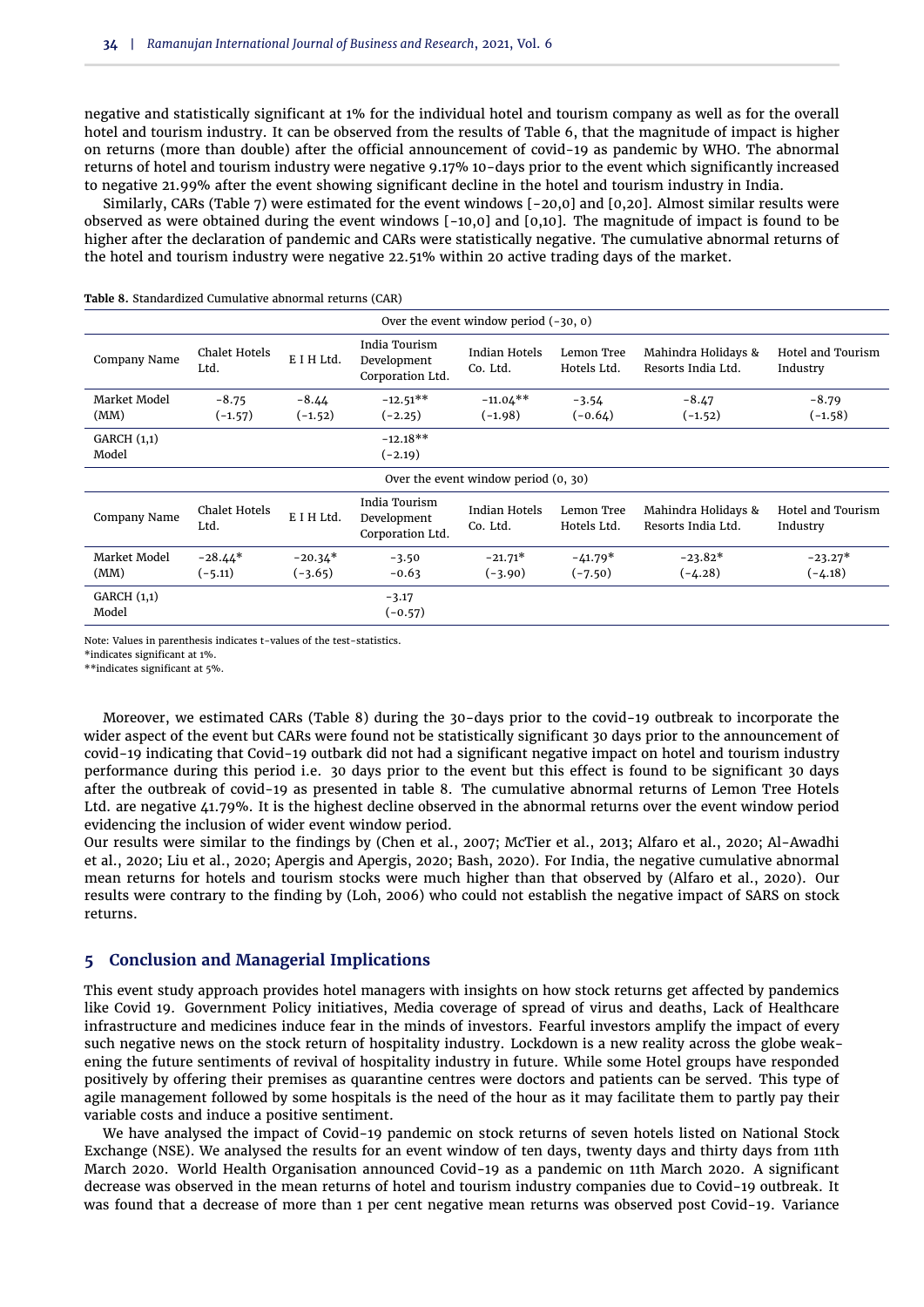in returns also increased in post Covid-19 period. Skewness showed that the concentration of mean returns also shifted from positive to negative. The severity of negative impact was also very high for tourism and hospitality industry. The decline in the stock returns of tourism and hotel industry was almost double of the index Nifty 500. This clearly pointed out the abnormal negative returns during the period. Abnormal negative returns were observed even before the announcement date as Covid-19 was affecting the world from December 2019. However, the abnormal negative returns before the announcement date were much less than the abnormal negative returns post the announcement. The announcement magnified the negative abnormal returns of hotel and tourism industry stocks. The cumulative abnormal returns of hotel and tourism industry were negative 22.51 per cent for an event window of 20 days post the WHO announcement. However, extending the event window to 30 days from the date of announcement, we found that Cumulative abnormal returns were statistically insignificant prior to the announcement. However, results were found significant post the announcement with one of the stocks experiencing a cumulative negative returns -41.79 per cent.

Based on our findings, various investment strategies can be formulated to either increase gains or minimise losses. Investors in hotel stocks can learn from this finding and exit prior to the second wave of Covid-19. Day traders can make gains by short selling on daily basis during the downfall period. Mutual funds, Domestic Institutions Investors and Foreign Institutional Investors can take benefit from this opportunity and invest heavily in these stocks when they bottom. They may make gains over a long run period. The findings are also relevant for Hotel industry which may like to convert to Covid-19 care centres. This will enable them to sustain financially during the second wave while serving for a social cause. Also, many hotels may like to tie-up with corporate and create "WFH=Work from Hotel" were by an entire cottage or a set of rooms or villas may be taken up by a particular corporate for their employee who have become tired of Work from Home.

An attempt is being made in this study to not only make an academic contribution but also help prepare investors in case a second or third wave of Covid-19 re-appears. The paper also points out to the role of media to try to intelligently present facts in future without adding to fear and anxiety amongst its readers and listeners. There exists a lot of empirical works linking pandemics with stock returns. However, this is one of the very few first papers that the analysed the impact of Covid-19 on publically listed Hotel and Tourism Stocks in India. From the review, it can be observed that event methodology has been extensively used internationally but limited papers are present analysing Indian stock market data. The findings are very relevant to a large group of investors, hotels and analysts in general.

## **6 Limitations and Further Research**

The world has never seen a pandemic like Covid-19 in last hundred years. Hence, the uncertainty associated with the growth in the number of infected persons and deaths is making it extremely difficult to analyse and predict future. One of the limitations of this paper is that it is uncertain how long this pandemic is here to stay. We could undertake tests similar to the ones conducted by [Nippani and Washer](#page-10-15) [\(2004\)](#page-10-15) and [Loh](#page-10-8) [\(2006\)](#page-10-8), if we could have divided the data as Pre-Event Sub Period, Covid-19 Sub-Period and Post-Event Sub Period. This shall be possible only once the pandemic is officially over.

In future, this work can be expanded to include related sectors like airline and logistic sectors. In future, the researchers can also try to find the impact on trading activity over longer periods. One may also use the prediction model developed by [\(Alfaro et al.,](#page-9-1) [2020\)](#page-9-1) for relating the infection rate and stock returns.

#### **References**

- <span id="page-9-2"></span>Al-Awadhi, A.M., Alsaifi, K., Al-Awadhi, A., Alhammadi, S., 2020. Death and contagious infectious diseases: Impact of the covid-19 virus on stock market returns. Journal of Behavioral and Experimental Finance 27. URL: https: //doi.org/10.1016/j.jbef.2020.100326.
- <span id="page-9-1"></span>Alfaro, L., Chari, A., Greenland, A., Schott, P., 2020. Aggregate and firm-level stock returns during pandemics, in real time. National Bureau of Economic Research Working Paper Series 26950.
- <span id="page-9-4"></span>Apergis, N., Apergis, E., 2020. The role of covid-19 for chinese stock returns: evidence from a garchx model. Asia-Pacific Journal of Accounting and Economics URL: https://doi.org/10.1080/16081625.2020.1816185.
- <span id="page-9-3"></span>Baker, S.R., Bloom, N., Davis, S.J., Kost, K., Sammon, M.C., Viratyosin, T., 2020. The unprecedented stock market impact of covid-19. Review of Corporate Finance Studies 9.
- <span id="page-9-5"></span>Bash, A., 2020. International evidence of covid-19 and stock market returns: An event study analysis. International Journal of Economics and Financial Issues 10(4). URL: https://doi.org/10.32479/ijefi.9941.
- <span id="page-9-0"></span>BBC News, 2020. India coronavirus: \$22bn bailout announced for the poor. URL: https://www.bbc.com/news/ world-asia-india-52047263. 2020-03-27.
- <span id="page-9-7"></span>Bollerslev, T., Chou, R.Y., Kroner, K.F., 1992. Arch modeling in finance: A review of the theory and empirical evidence. Journal of Econometrics 52(1–2). URL: https://doi.org/10.1016/0304-4076(92)90064-X.
- <span id="page-9-6"></span>Brooks, C., 2019. Introductory Econometrics for Finance. Cambridge University Press, Cambridge. URL: https: //doi.org/10.1017/9781108524872.